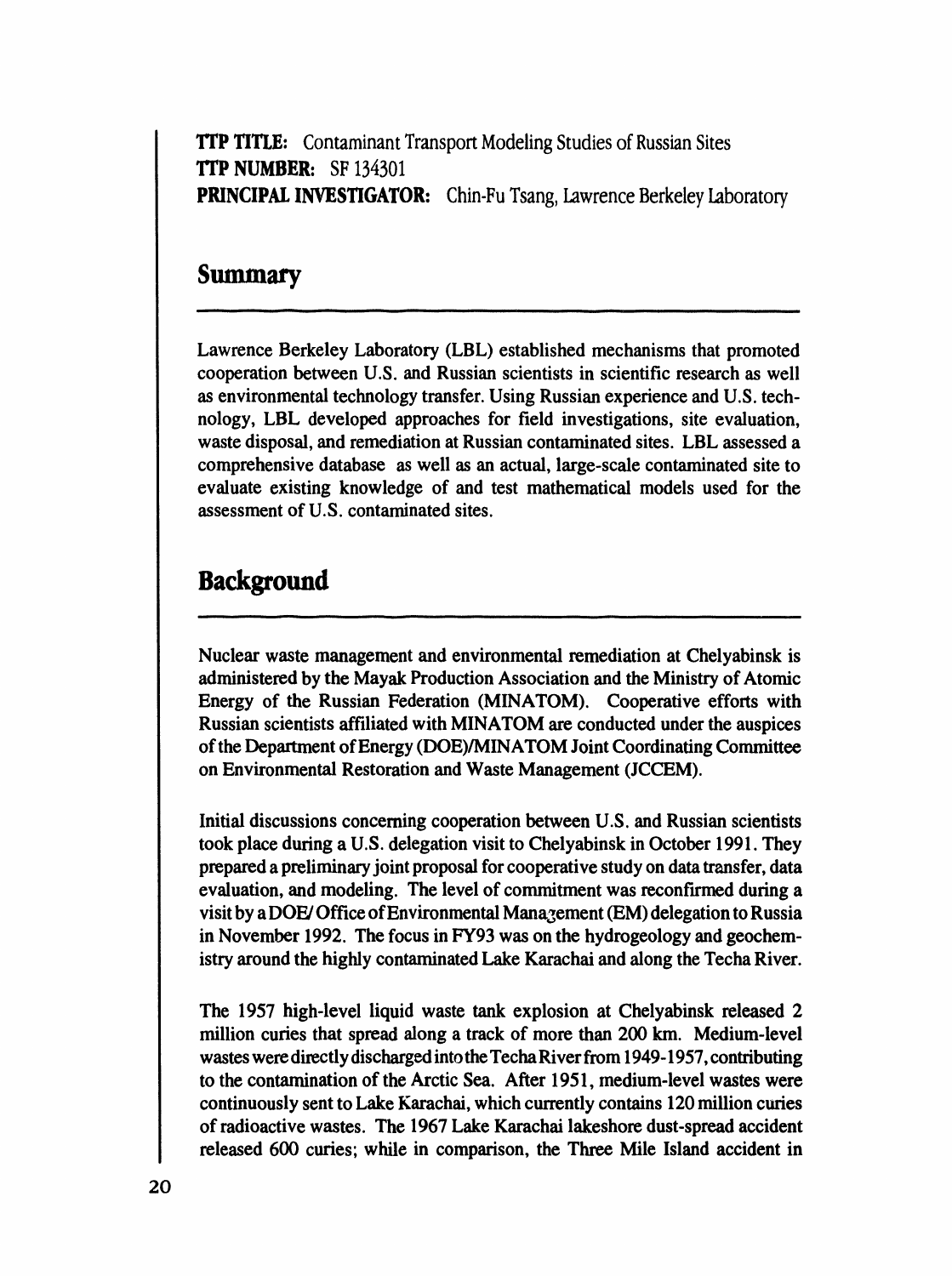the U.S. released between 5 and 50 curies. Since the early 1960's, data were collected from over 160 wells in the Lake Karachai region and about 200 wells in the vicinity of the cascade of reservoirs along the Techa River. Though the quality of the data needs to be evaluated, it forms a data base that can be used to study various physical and chemical processes present during radioactive contaminant **mathematical** modeling techniques and c**o**des.



**transport and to test advanced** Shown is the 'plow' used to 'bury' radioactive contamination from the 1957 HLW tank explosion at me of eling

# A**ctivities**

### Invitation of Russian Scie**ntists to U.S**.

**Each y**e**ar LBL invites sev**e**r**al **Russi**an **scientists to work at LBL for ap**e**riod of 1 -** 3 m**o**n**ths. Th**e **19**93 **visitors had** e**xt**e**nsiv**e e**xp**erie**nc**e **in fi**e**ld testing, da**ta an**alysis,** an**d** m**od**e**ling***/***laboratory studi**e**s. Th**e**y w**e**r**e al**so activ**e **in th**e **study of** c**ontamin**an**t tr**an**spo**rt **andnucl**e**arw**as**t**e **disposal in th**eC**h**e**lyabinsk r**e**gion. U.S.** , an**d** R**us**sian **s**cienti**s**ts **at** LBL coll**a**b**ora**te**d** to st**udy** the c**h**aracte**ri**z**a**ti**on of** cont**a**minated sit**e**s and **a**lt**e**rnative remedi**a**tion str**a**tegi**e**s.

Scientists i**n**vited t**o** work at L**B**L in FY93 include**d:**

- Professor Valery Mironenko, St. Petersburg Mining Institute, April to July 1993;
- Dr. Mikhail Mironenko, Vernadsky Institute of Geochemistry and Analyrical Chemistry, Russian Academy of Sciences, May to August 1993;
- Professor Alex Pek and Dr. Victor Malkovski, the Institute of Geology of Ore Deposits, Russian Academy of Sciences, May to July 1993;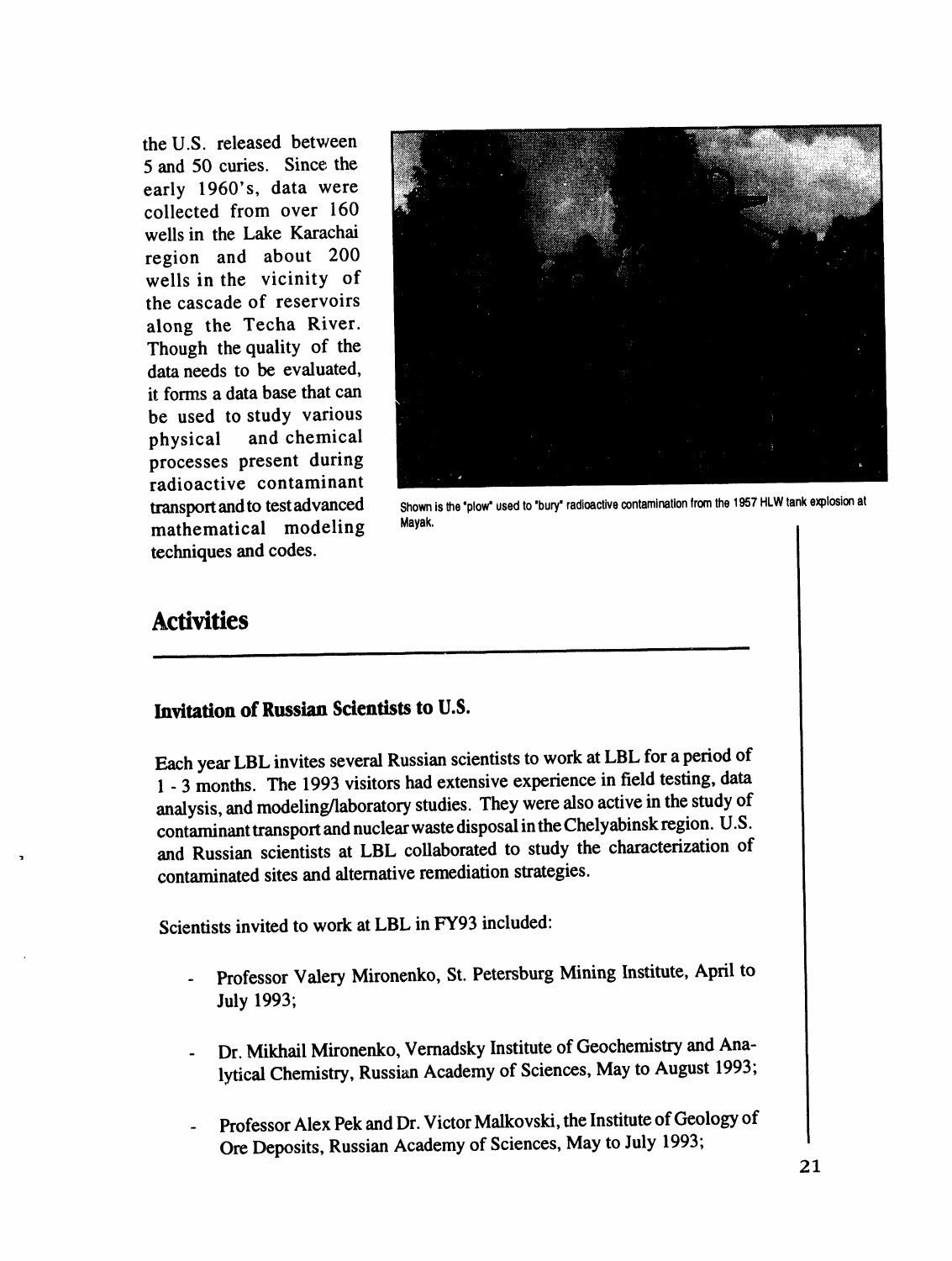- Dr. Seregey Podzniakov, Moscow State University, July 1993 to June 1994 (Post Doctorate); and
- Dr. Igor Khodakovsky, Vernadsky Institute of Geochemistry and Analytical Chemistry, Russian Academy of Sciences, visited LBL in June and in September.

## Coordination with U.S. Institutions and Private Industries

LBL has coordinated with interested U.S. national laboratories, research institutes, universities, and private industry including Pacific Northwest Laboratory (PNL); Sandia National Laboratory (SNL); Argonne National Laboratory (ANL); Lawrence Livermore National Laboratory (LLNL); Los Alamos National Laboratory (LANL); Oak Ridge National Laboratory (ORNL); Savannah River Ecology Laboratory; United States Geological Survey (USGS); Environmental Protection Agency (EPA); Army Corps of Engineers; National Research Council of National Academy of Sciences; University of California at Berkeley; University of Arizona; University of Michigan; Colorado School of Mines; Bechtel Corporation; Weiss & Associates, Inc.; Geraghty and Miller, Inc.; and HydroGeo Consultants. LBL also contacted the Russian organizations involved in the Chelyabinsk site-specific studies, including the research institutes of the Russian Academy of Sciences, and the Ministry of Atomic Energy of the Russian Federation.

### **Technical Meeting and Workshop**

The establishment of the Russian-American Center for Contaminant Transport Studies was discussed with Russian scientists and with SNL, PNL, ANL, DOE/EM, and DOE Office of Basic Energy Sciences (DOE/BES). An opening ceremony was held on June 1, 1993, attended by DOE/SAN, SNL, PNL, Russian scientists, and the Scientific Consul of the Russian Consulate General. The Center is now recognized as one of the focal points for interaction and cooperation between American and Russian scientists in contaminant migration studies.

An Advisory Committee for the Contaminant Transport Center was formed with Academician N.P. Laverov, Vice-President, Russian Academy of Sciences; Professor Glenn Seaborg, University of California and LBL; Dr. Clyde Frank, U.S. Department of Energy; and Dr. N. Egorov, Deputy Minister, MINATOM as the initial committee members.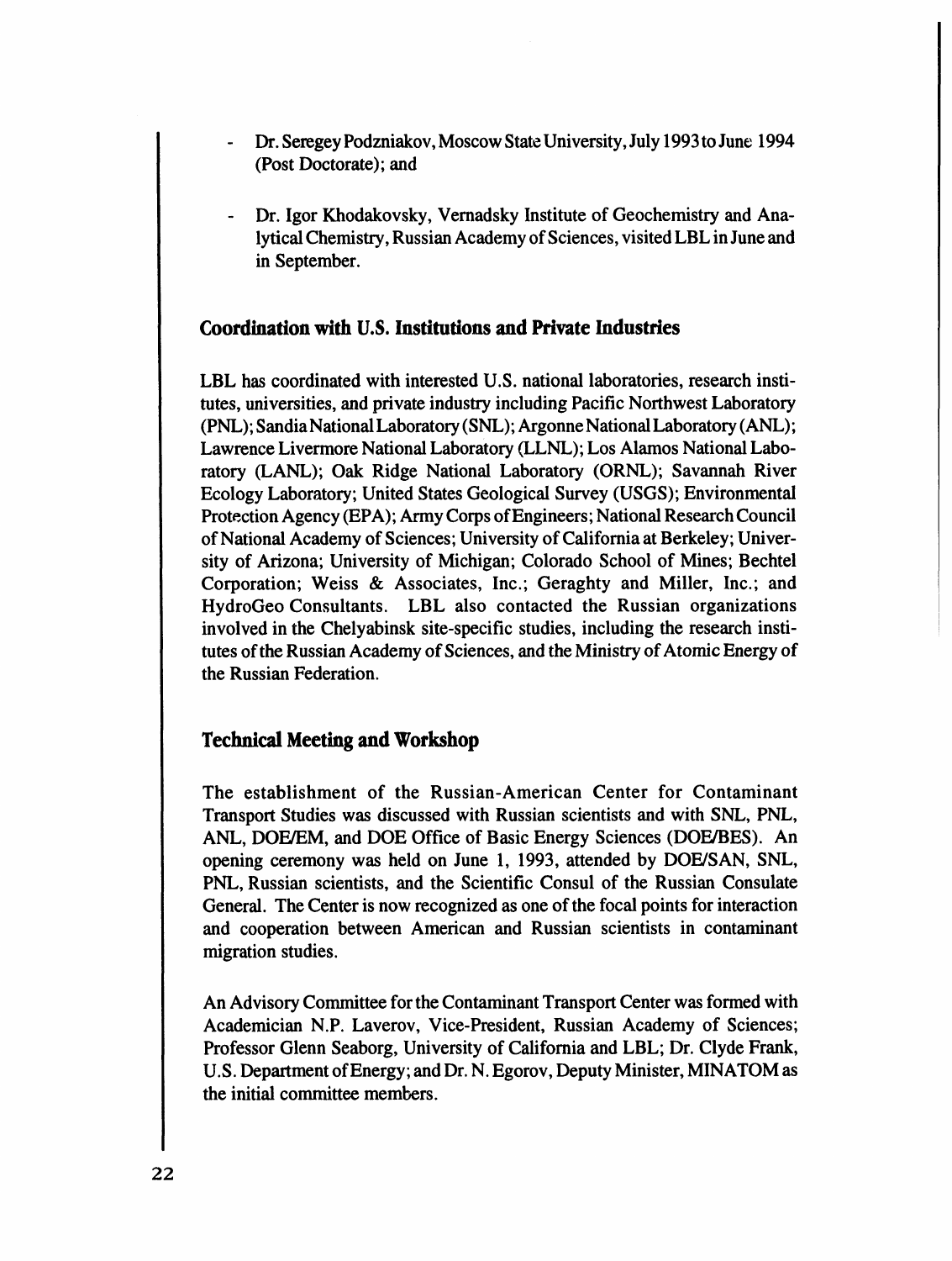**T**he **fi**rs**t wo**rk**s**ho**p** at th**e Ce**nt**er inclu**d**ed U**.**S**. **p**art**ic**i**pa**n**ts** fro**m na**ti**ona**l l**a**bor**a**to**rie**s (LBL, LLNL, SNL**,** LANL, PNL**,** and Savannah Riv**e**r E**c**ology Lab)*,* univ**e**rsiti**e**s (U. of Arizon**a** and UC B**e**rk**e**l**e**y)*,* and th**e** U**S**GS. Th**e** B**ec**ht**e**l Corpor**a**tion also att**e**nd**e**d **a**s th**e** first privat**e** s**ec**tor parti**c**ipant in th**e** C**e**nt**e**r**'**s **ac**tiviti**e**s. Russi**a**n parti**c**ipants cam**e** from r**e**s**e**ar**c**h institut**e**s that h**a**v**e** b**ee**n working with th**e** M**a**y**a**k Produ**c**tion Asso**c**i**a**tion in th**e** fi**e**lds of **e**nvironm**e**ntal r**e**storation **a**nd wast**e** manag**e**m**e**nt. Russian organizations r**e**pr**e**s**e**nt**e**d **a**t th**e** workshop in**c**lud**e**d Mos**c**ow **S**t**a**t**e** Univ**e**rsity; **S**t. P**e**t**e**rsburg Mining Institut**e**; Vema**d**sky I**n**stitute **of** Geochem**i**s**t**ry an**d** A**n**al**yti**cal **C**hemistry o**f t**he R**uss**ian Academy of Sciences; and Institute of Geology of Ore Deposits, Petrography, Mineralogy and Geochemistry of the Russian Academy of Sciences.

#### **Interactions with Russian Consulate, Delegation, and** In**stitutio**ns

**D**r. Valery Semin, Sc**i**ent**ifi**c Co**n**s**u**l of the Russian Cons**u**l**a**te Ge**n**eral attended the Center's opening in June, the workshop in July, and met the Russian Delegation in September. According to Dr. Valery Semin, this task is "...the first concrete step of Russian-American scientific cooperation after many years of general discussions and plans...It is good to see Russian and American scientists roll up their sleeves and get down to work..."

Dr. Chin-Fu **T**sang **a**tten**d**e**d** the **E**nvironme**n**tal Traini**n**g Course for the Russian Delegation in Washington, DC, April 6-9, and presented a lecture on Contaminant Transport Modeling to the delegation. The *Seminar on Remediation of Sites Conta*m*inated by Radionuclides*, was held April 20-22, in Phoenix, Arizona. Dr. Tsang met with Professor V. Mironenko of St. Petersburg Mining Institute, Professor 1.Khodakovsky of Vernadsky Institute of Geochemistry in Moscow, and Dr. E. Drozhko of Mayak Production Association at Chelyabinsk to discuss a detailed plan for joint s**tu**dies, the type of data needs that they will provide, and necessary procedures to establish pilot projects in Russia. Dr. Tsang visited Russia on June 12-**1**5 for discussions with Russian scientists on the problems of contaminant transport in geological media. This visit also included a meeting with Professor N.M. Proskuryakov, Director of the St. Petersburg Mining Institute, and Professor Proskuryakov's rese**ar**ch group.

Drs. E**u**gene Drozhko **a**nd Evgeny Ku**d**ri**a**vtse**v**, representing MINATOM, visited LBL on September 27-28. Problem areas were identified, including data analysis and the evaluation of existing test results (data collection processes, compa**r**ative studies, etc.); site characterization of the three-dimensional flow systems around Lake Karachai, River Myshelyak, and along the Techa River reservoirs; plume characterization of the three-dimensional migration of different chemical constituents and radionuclides on large and small scales; modeling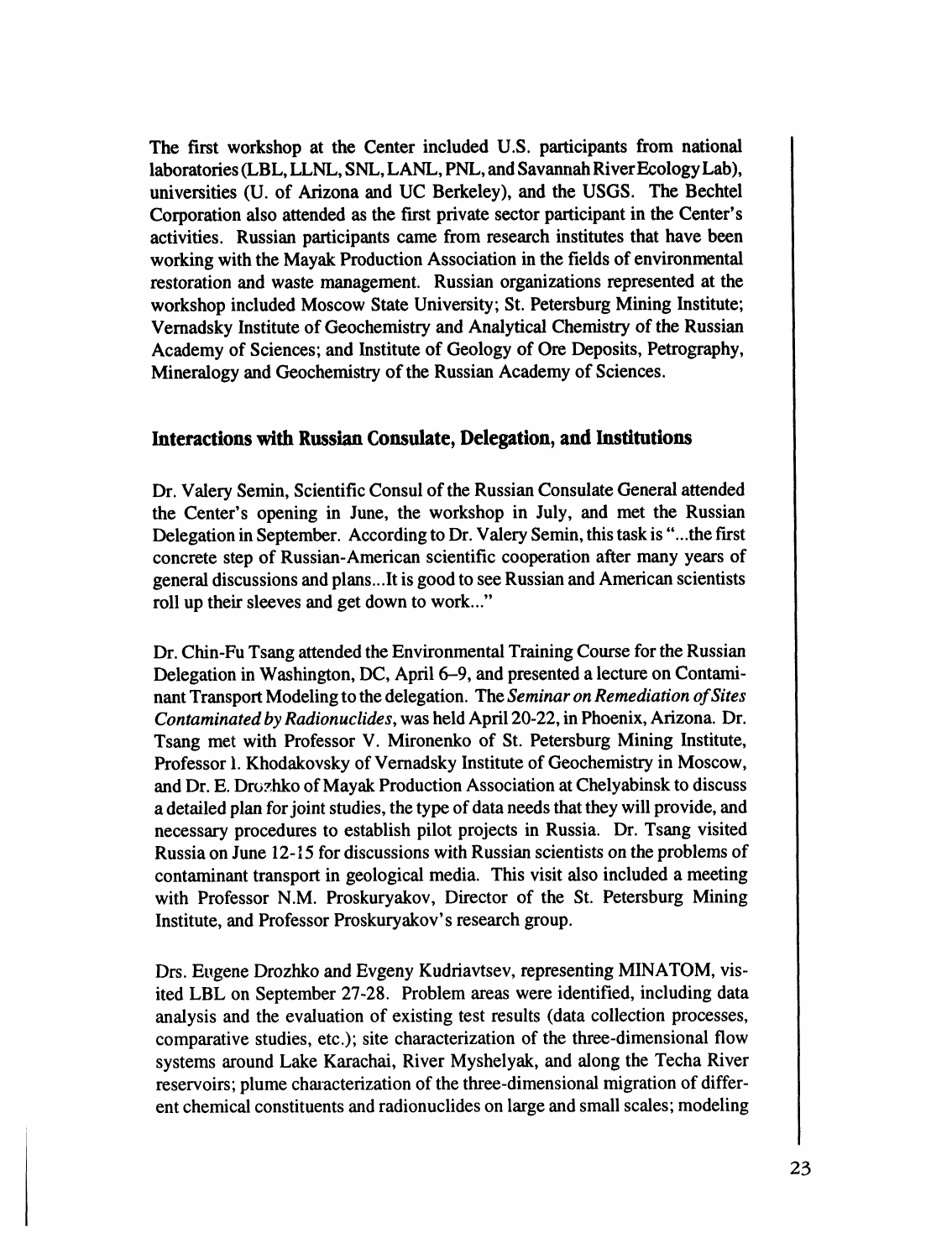**o**f pl**u**me migr**a**tion at the site; alternative c**o**nceptual models; and alternative plume remediation strategies, including optimization and barriers (possible design ideas, problems of open wells, etc.).

### **Pilot Projects in Russia**

Three pilot projects at Chelyabinsk, Moscow and St. Petersburg were supported. Dr. E. Drozhko from Chelyabinsk used data from several wells for the determination of hydraulic characteristics of groundwater flow regimes in the strongly contaminated Lake Karachai region. Prof. I. Khodakovsky, from Moscow, studied chemical evolution of artificial reservoirs that have been receiving radioactive contaminant inflows over decades. Prof. V. Mironenko from St. Petersburg developed numerical and analytical models for assessment and interpretation of hydrogeological field tests at key sites in the Lake Karachai area.



## Publications of Russian Studies

The work perf**o**rmed by scientists in the Mayak Production Association under the U.S.-Russian agreement will be published in a series of reports for distribution by the Russian-American Center for Contaminant Transport Studies at LBL. These reports will be fully credited to the Russian authors and their affiliations.

The Proceedings for the opening of the Russian-American Center for Contaminant Transport Studies at LBL have been published. Viewgraphs used in the first workshop at LBL have been collected and are included in the proceedings of the Workshop.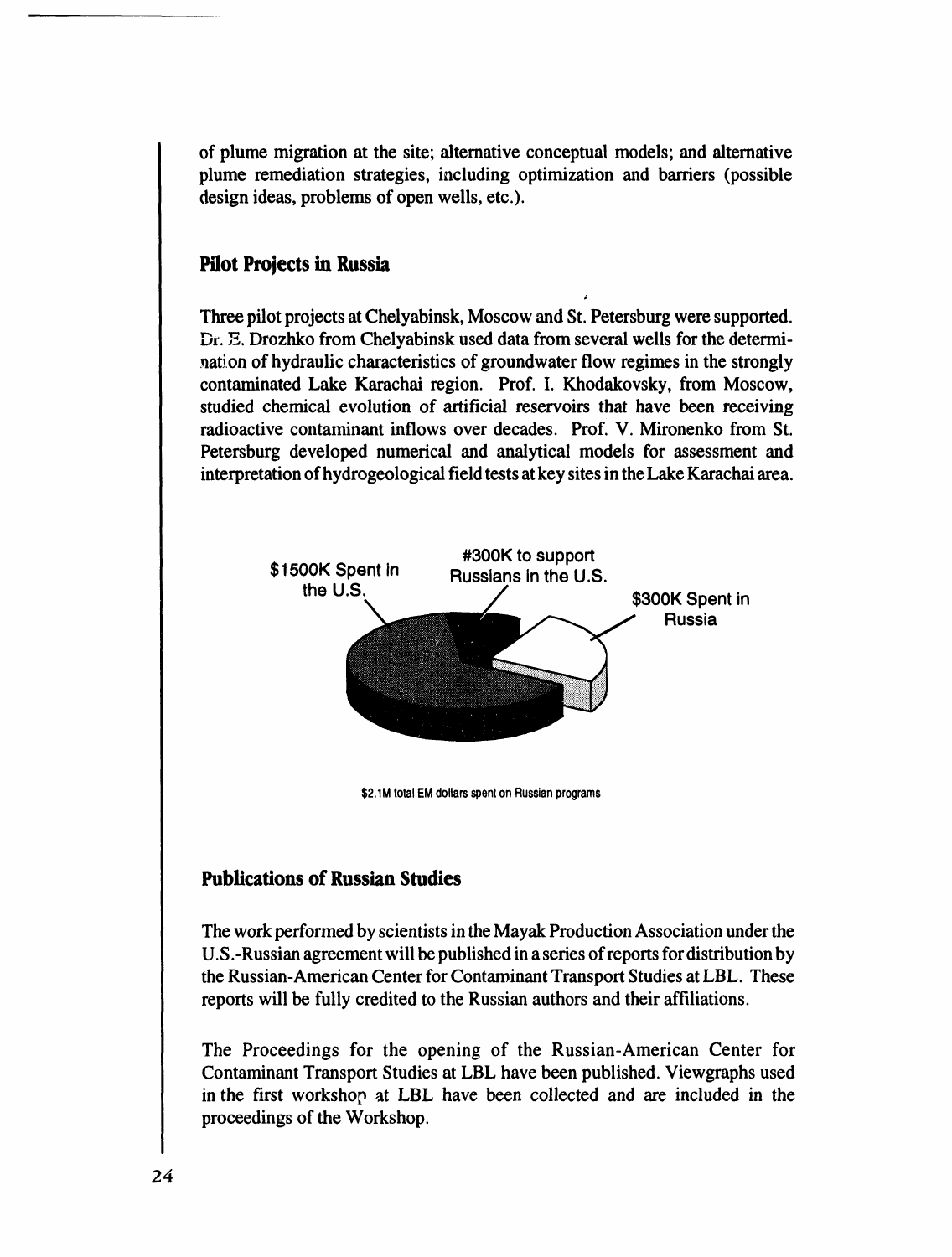The following reports have been drafted and are being reviewed:

Drozhko, E.G., Mironenko, V.A., Pozdniakov, S.P., Samsonova, L.M., Shestakov, V.M. Previous Investigations and Field Hydrogeological Data for the Chelyabinsk Region. Drozhko, E.G., Mokrov, Yu.G., Glagolenko, Yu.V., Samsonova, L.M. Determination of Hydrodynamic Parameters of Cleaved Rock Mass According to Regime Examination Data in the Lake Karachai Area. Drozhko, E.G., Samsonova, L.M., Zinin, A.I., Yinkin, V.P.Computer Model of Solutions: Unsteady Migration in Groundwater. Mironenko, M.V., Y.G., Glagolenko, Drozhko, Eu.G., Khodakovsky, I.L., Mokrov, G.Yu., Polyakov, V.B., Smirnov, A.B., Spasennykh, M.Yu. The Cascade of Reservoirs of the "MAYAK" Plant: Case History and the First Version of a Computer Simulator. Mironenko, V.A., Rumynin, V.G. Analysis of Hydrogeological Consequences of Hazardous Accidents at Designed Nuclear Reactors: Forecast and Field Investigation. Mironenko, V.A., Rumynin, V.G., Shestakov, V.M., Konosavsky, P.K., Pozdnyakov, S.P., Roshal, A.A. Development of Analytical and Numerical Models for the Assessment and Interpretation of Hydrogeological Field tests at the Key Sites of the Lake Karachai Area. Pek, A.A., Malkovsky, V.I. Modeling of Fault-Controlled Hydrothermal **Ore-Forming Systems.** Malkovsky, V.I., Pek, A.A. Computer Simulation of Nuclear Waste Transport from the Deep Drill Hole Repository: Thermal Convection Model. Pek, A.A., Malkovsky, V.I. High-Level Nuclear Waste Geological Disposal: Utilization of HLW Heat Generation in the Design of **Engineering Barriers.** Pozdniakov, S.P., Shestakov, V.M. Quasi-3D Variable Density Flow Model.